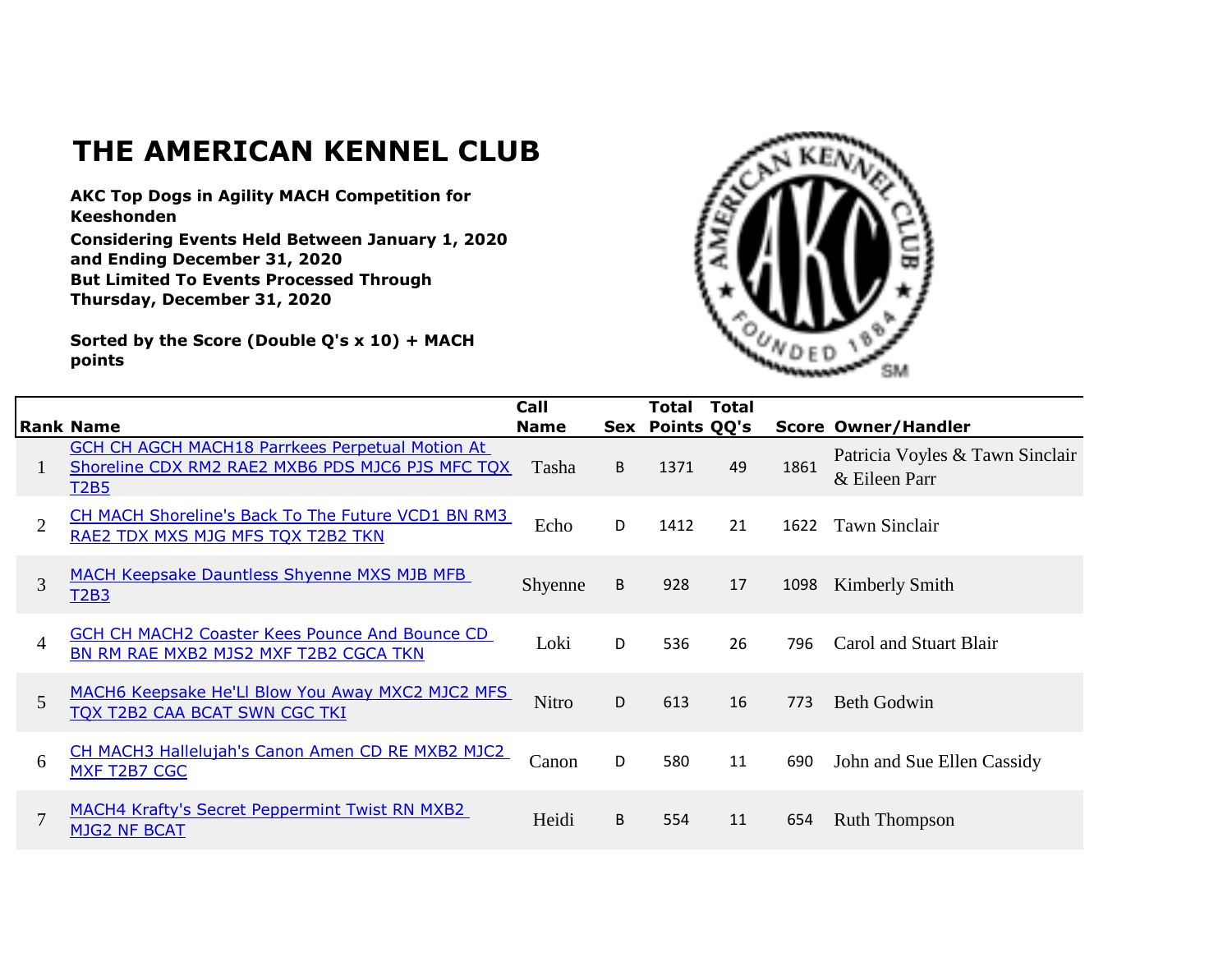| 8  | MACH Hallelujah Amen Katie CD RE MXS MJG MXF T2B2<br><b>CGC</b>                                         | Katie   | B | 490 | 10               | 640 | John and Sue Ellen Cassidy                       |
|----|---------------------------------------------------------------------------------------------------------|---------|---|-----|------------------|-----|--------------------------------------------------|
| 9  | <b>GCH CH Kj's Chubby Is The New Sexy BN RN MX MXB</b><br><b>MXJ MJS OF</b>                             | Tifton  | D | 419 | 15               | 519 | Laura Inman                                      |
| 10 | CH MACH2 Keepsake Firestarter VCD2 UD OM1 VER<br>RAE FDC MXC MJS2 XF T2B RATO                           | Flint   | D | 408 | 10               | 518 | Jean Munger                                      |
| 11 | <b>GCH CH MACH2 Kj's Play Date CDX BN RE MXS MJG</b><br><b>MFB TQX CGCA TKN</b>                         | Zelly   | B | 40  | 11               | 507 | Lois Waddell                                     |
| 12 | <b>MACH Keepsake Lightning Strikes Twice CD MXG MJS</b>                                                 | Leia    | B | 307 | 17               | 477 | Lydia Taylor                                     |
| 13 | CH Keepsake She's Got Rhythm CDX BN GN RE MX MXB<br>MXJ MJB XF T2B BCAT RATN ATT                        | Lyra    | B | 364 | $\boldsymbol{9}$ | 454 | Jean Munger                                      |
| 14 | <b>GCH CH MACH4 RACH Shoreline's Way Too Tuff CDX BN</b><br>RM3 RAE4 MXG2 PAD MJS2 MFS TQX T2B3 CGC TKI | Mack    | D | 201 | 9                | 291 | Robyn and Blain McNutt &<br><b>Tawn Sinclair</b> |
| 15 | <b>GCH CH Kj's Livin Large UDX OM2 BN RA MX MXB MXJ</b><br><b>MJB XF</b>                                | Charlie | D | 269 | $\overline{2}$   | 289 | <b>Elizabeth Strick</b>                          |
| 16 | CH MACH5 Kj's Live-A-Little UD MXS2 MJB2 T2B                                                            | Olivia  | B | 195 | 5                | 245 | Shirley Kilpatrick                               |
| 17 | <b>GCH CH Shoreline's Wild Things Run Fast CD BN RE MX</b><br><b>MXJ MJB XF CGC TKI</b>                 | Rocket  | D | 190 | 5                | 240 | Robyn McNutt                                     |
| 18 | CH MACH2 Shoreline's Cup O Sunshine MXG MJG XF<br><b>T2B TKA</b>                                        | HaHa    | B | 189 | 5                | 239 | Jocelyn Tipple                                   |
| 19 | <b>GCHB CH Foxfair The Astronomer MX MXS MXJ MJB</b><br><b>TKN</b>                                      | Galaxy  | D | 135 | 5                | 185 | Jeanne Buente                                    |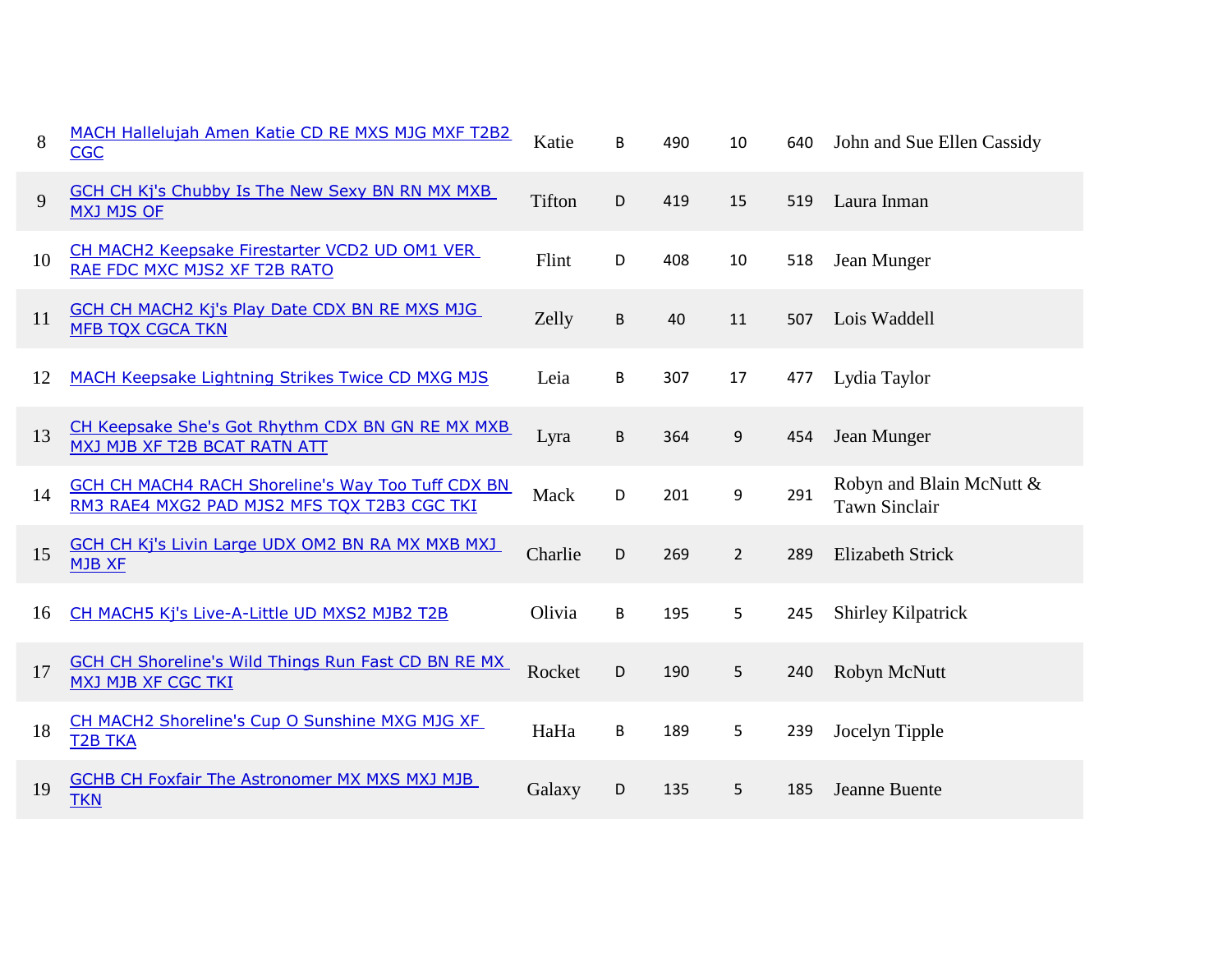| 20 | <b>GCH CH Krafty's Livin To Twist AX AXJ NF BCAT</b>                     | <b>Max</b> | D | 171 | $\mathbf{1}$   | 181 | <b>Ruth Thompson</b>      |
|----|--------------------------------------------------------------------------|------------|---|-----|----------------|-----|---------------------------|
| 21 | <b>Keepsake Burning Desire CDX MX MXB MXJ</b>                            | Deva       | B | 96  | $\overline{7}$ | 166 | Margaret Bissell          |
| 22 | <b>CH MACH Jamynn's Livin With Too Many Coladas UD</b><br>MXS MJS XF CGC | Jelly      | B | 130 | 3              | 160 | <b>Shirley Kilpatrick</b> |
| 24 | <b>GCHB CH Keepsake Ez As Pi For Nightwind CD BN MX</b><br><b>MXJ OF</b> | Pi         | B | 42  | 3              | 72  | <b>Margaret Bissell</b>   |
| 23 | Keepsake What Were You Smoking CDX BN RA MX MXJ<br><b>MJB OF</b>         | Russell    | D | 55  | $\mathbf{1}$   | 65  | Margaret Bissell          |
| 25 | CH Jamynn's Dreamin Of A Gin Colada MX MXJ XF                            | Jinny      | B | 52  | $\mathbf 0$    | 52  | Emily and Harold Taggart  |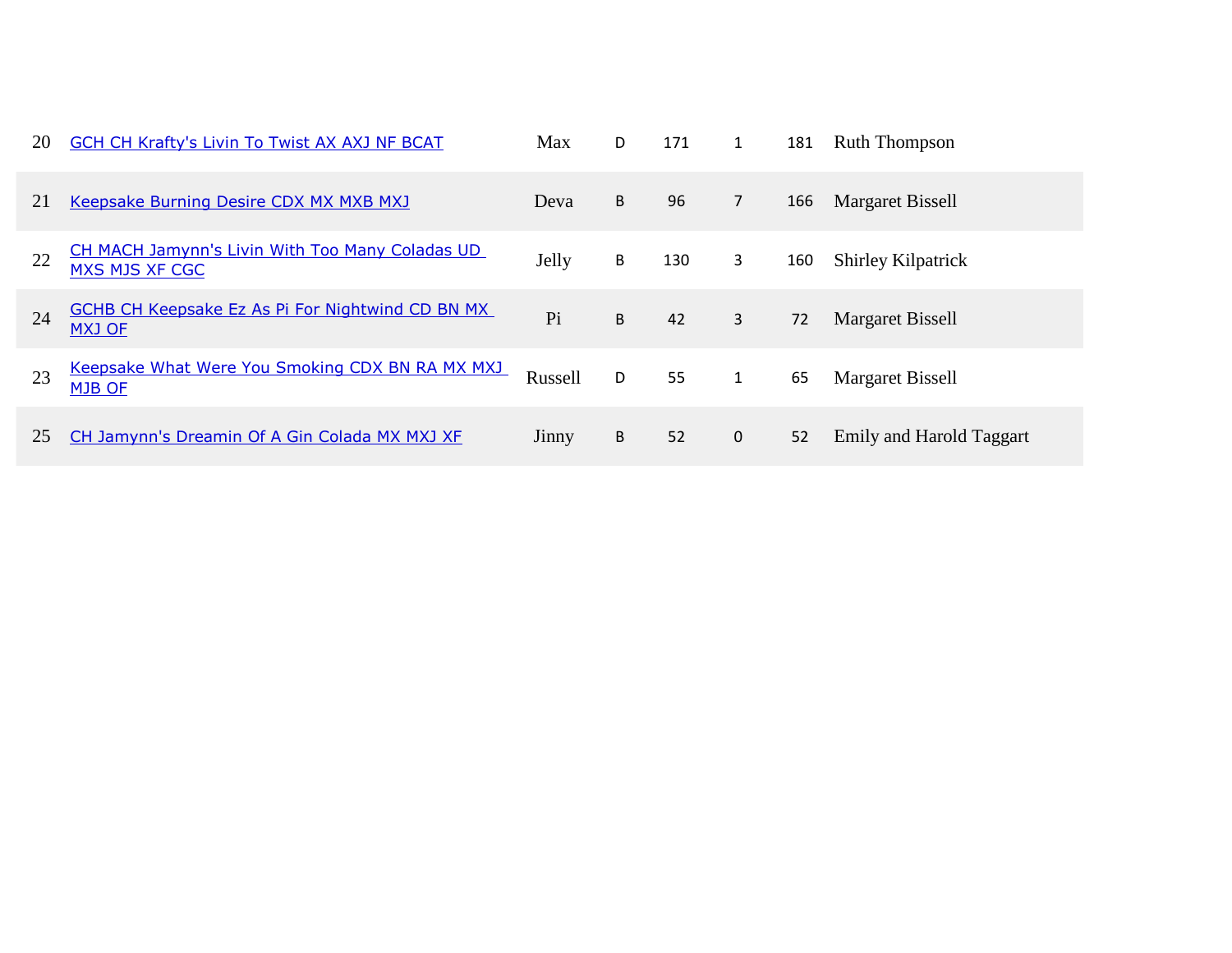## **THE AMERICAN KENNEL CLUB**

**AKC Top Dogs in Agility PACH Competition for Keeshonden**

**Considering Events Held Between January 1, 2020 and Ending April 25, 2020 But Limited To Events Processed Through Friday, April 3, 2020**

**Sorted by the Score (Double Q's x 10) + MACH points**



|                | <b>Rank Name</b>                                            | Call            |          | Total       | <b>Total</b>   |     |                            |
|----------------|-------------------------------------------------------------|-----------------|----------|-------------|----------------|-----|----------------------------|
|                |                                                             | <b>Name</b>     | Sex      | Points QQ's |                |     | <b>Score Owner/Handler</b> |
|                | CH MACH3 PACH4 Kj's Speed Date BN RA MXC MJC                | Flirt           | B        | 851         | 13             | 981 | Laura Inman                |
|                | MXP14 MXPB2 MJP14 MJPB2 PAX4 OF T2B BCAT RATO               |                 |          |             |                |     |                            |
|                | PACH2 Afkee's Berberella MX MXB MXJ MJB MXP15               |                 |          |             |                |     |                            |
| 2              | MXPS2 MJP11 MJPC PAX2 MXF MFPS2 TQXP T2B T2BP4              | Bertha          | B        | 244         | 6              | 304 | Lexie Billman              |
|                | <b>CGC TKN</b>                                              |                 |          |             |                |     |                            |
|                | CH Wund-R Y The Game Is Afoot CDX PCDX BN RM2               |                 |          |             |                |     | Donna L Schmitt and        |
| $\overline{3}$ | RAE2 OA OAJ MXP MJP2 OF XFP T2BP TKP                        | <b>Sherlock</b> | D        | 184         | 9              | 274 | Katrina Guse               |
|                |                                                             |                 |          |             |                |     |                            |
| $\overline{4}$ | Whiskees Caol Ila Floranfauna OA OAJ MXP3 MXPB MJP2         | Cailleigh       | $\bf{B}$ | 147         | $\overline{4}$ | 187 | <b>Kathy Winzer</b>        |
|                | MJPB OF XFP T2BP                                            |                 |          |             |                |     |                            |
| 5              | MACH5 Sonata's Start Your Engines CD RE MXG2 MJG2           | Rev             | D        | 136         | 5              | 186 | Mary Beth Wajda            |
|                | MXP3 MXPB MJP4 MJPB XF T2B                                  |                 |          |             |                |     |                            |
|                | CH Wintu's Wants To Winsome MX MXG MXJ MJS MXP              |                 |          |             |                |     | Sandra Lambright & Kris    |
| 6              | <b>MFS T2B4</b>                                             | Tye             | D        | 89          | 5              | 139 | Arnds                      |
|                |                                                             |                 |          |             |                |     |                            |
| $\overline{7}$ | PACH3 Foxfair Counterpoint MXP12 MXPC PADP MJP13            | Kip             | D        | 93          | 3              | 123 | Sherilyn Solanick & John   |
|                | MJPB2 PJDP PAX3 OFP                                         |                 |          |             |                |     | Samuel                     |
| 8              | <b>GCH CH Allante's Politically Correct MX MXJ MXP MJP2</b> |                 |          |             |                |     |                            |
|                | MJPB OF T2B T2BP CGC TKI                                    | Harvey          | D        | 109         | $\mathbf{1}$   | 119 | Julie North                |
|                | <b>GCH CH Trumpet's A Kind Of Majik AX AXJ MXP MJP OF</b>   |                 |          |             |                |     |                            |
| 9              | DN                                                          | VooDoo          | D        | 101         | $\mathbf{1}$   | 111 | John Malak                 |
|                | PACH Sweetkees Mia Esmerelda Ruttkay NA MXP5 MXPS           |                 |          |             |                |     |                            |
| 10             | MJP8 MJPG PAX NF                                            | Mia             | $\bf{B}$ | 30          | $\mathbf{0}$   | 30  | Dawn Rager                 |